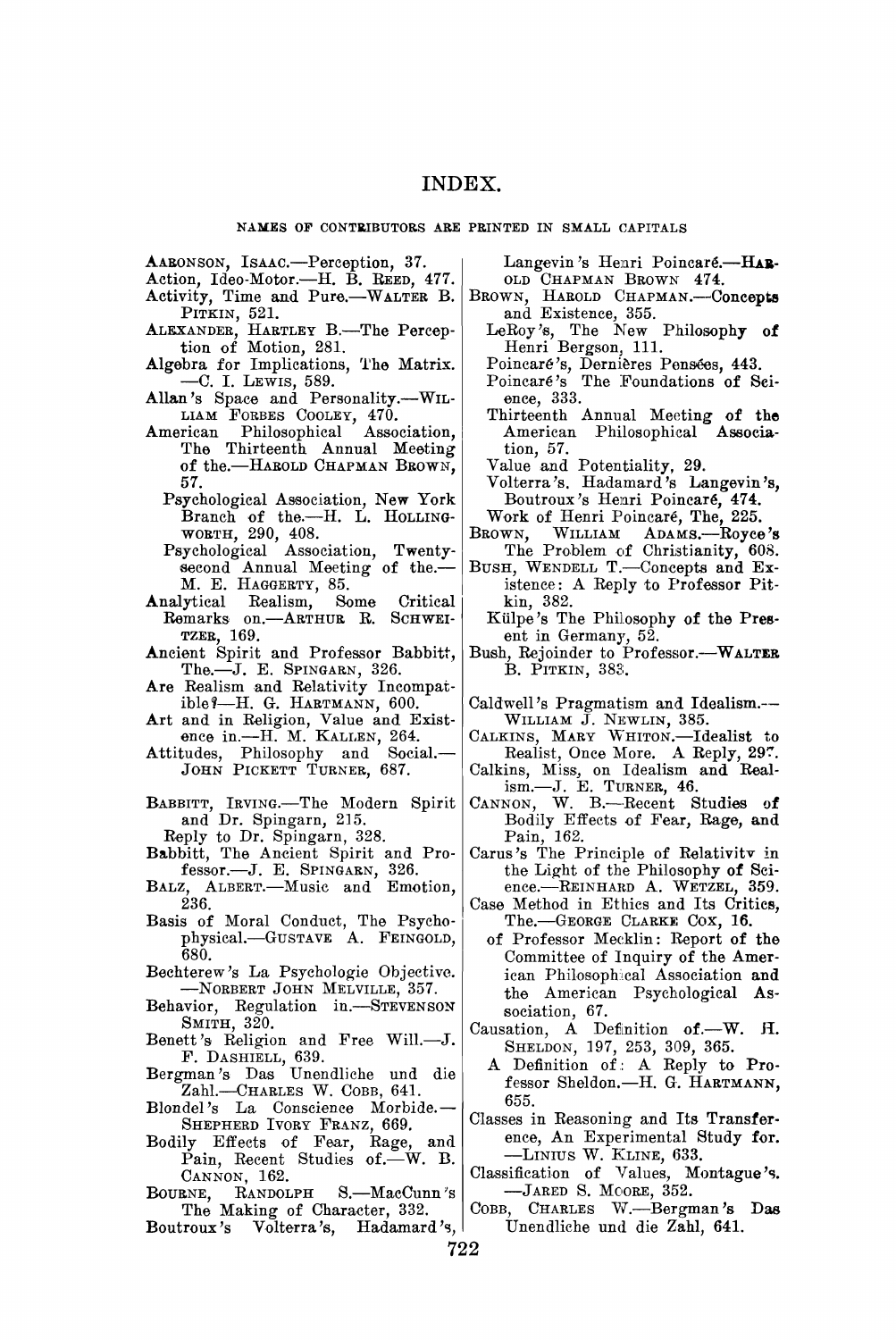- **Pieard's Das Wissen der Gegenwart in Mathematik und Naturwissensehaft, 556.**
- **Coffin's The Socialized Conscience.— DuRANT DRAKE, 418.**
- **COHEN , MORRIS R.—History versus Value, 701** 
	- **Qualities, Relations, and Things, 617. Rule versus Discretion, 208.**
- **Coming Philosophy, The.—GEORGE SANTAYANA , 449.**
- **Concepts and Existence.—HAROLD CHAPMA N BROWN, 355. and Existence.—W. B. PITKIN, 131** 
	-
- **and Existence: A Reply to Professor Pitkin.—WENDELL T. BUSH , 382.**
- **Conduct, The Psychophysical Basis of Moral.—GUSTAVE A. FEINGOLD, 680.**
- **Consciousness, Fitness of the Environment for the Continuity of.—GUS-TAVE A. FEINGOLD, 436.**
- **Continuity of Consciousness, Fitness of the Environment for the.—GUS-TAVE A. FEINGOLD, 436.**
- **Contradiction, Relativity, Reality, and. —ARTHUR O. LOVEJOY, 421.**
- **COOKE, REGINALD B.—Wallace's Social Environment and Moral Progress, 329.**
- **CooLEY, WILLIAM FORBES.—Allan's Space and Personality, 470.**
- **CORIAT, I. H.—Hart's The Psychology of Insanity, 110.**
- 
- Prince's The Unconscious, 697.<br>Cox. GEORGE CLARKE.-The **Cox, GEORGE CLARKE.—The Case Method in Ethics and Its Critics, 16.** 
	- **Mamelet's Le Relativisme Philosophique chez Georg Simmel, 526.**
- **Critical Remarks on Analytical Realism, Some.—ARTHUR R. SCHWEITZER, 169.**
- **CuNLiFFE, J. W.—Guerard's French Prophets of Yesterday, 218.**
- **DASHIELL, J F.—Benett's Religion and Free Will, 639.**
- **Values and Experience, 491.**
- **Definition of Causation, A.—W. H. SHELDON, 197, 253, 309, 365.** 
	- **of Causation, A: A Reply to Professor Sheldon.—H. G. HARTMANN , 655.**
	- **of Value, The.—RALPH BARTON PERRY, 141.**
	- **of Value, An Empirical.—W. H. SHELDON, 113.**
- **DEWEY , JOHN.—Psychological Doctrine and Philosophical Teaching, 505.**
- **Discretion, Rule versus.—MORRIS R. COHEN , 208.**
- **Dr. Spingarn, Reply to.—IRVING BAB-BITT, 328.**
- **DOWNEY , JUN <sup>E</sup> E.—Judonments on Handwriting Similarity and Difference, 544.**
- **DRAKE, DURANT.—Coffin's The Socialized Conscience, 418.**
- **DUBOIS, W. E . B.—Mayo's The Mental Capacity of the American Negro, 557.**
- Dwelshauver's La Synthèse Mentale.-**NIN A HIRSCHENSOHN, 186.**
- **Eastman's Enjoyment of Poetry.— JOH N ERSKINE, 49.**
- **Economical Learning, Two Factors which Influence.—E. K . STRONG, JR., 124.**
- **Effects of Fear, Raee, and Pain; Re-cent Studies of Bodily.—W. B. CANNON, 162.**
- **ELKUS , SAVILLA ALICE.—Jahrbuch der**  Philosophischen Gesellschaft **der Universitat zu Wien, 583.**
- **Emotion, Music and.—ALBERT BALZ , 236.**
- **Empirical Definition of Value, An.— W. H . SHELDON, 113.**
- **Environment for the Continuity of Consciousness, Fitness of the.— GUSTAVE A. FEINGOLD, 436.**
- **ERSKINE, JOHN.—Eastman's Enjoyment of Poetry. 49.**
- **Ethics, The Case Method in, and Its**
- Critics.—GEORGE CLARKE COX, 16.<br>Existence. Concepts and.—HAROLD **Existence, Concepts and.—HAROLD**  CHAPMAN BROWN, 355.
	- **Concepts and.—WALTER B. PITKIN, 131.**
	- **Concepts and: A Repl^ to Professor Pitkin.—WENDELL T. BUSH , 382.**
	- **in Art and in Religion, Value and.— H . M . KALLEN , 264.**
- **Experience, Values and.—J. F . DASH - IELL, 491.**
- **Experimental Study for Classes in Reasoning and Its Transference An. —LINIU S W. KLINE , 633.**
- **Experiments in Judgment.—EDITH F . MULHALL , 577.**
- **Externality and Inhibition.—WILLARD C. GORE, 377.** 
	- **of Relations, The.—EDMUND H . HOL-LANDS, 463.**
	- **of Relations, Transcendentalism and the.—G. A. TAWNEY , 431.**
- **Fear, Rage, and Pain, Recent Studies of Bodilv Effects of.—W. B. CAN-NON, 162.**
- **FEINGOLD, GUSTAVE A.—The Fitness of the Environment for the Continuity of Consciousness, 436.**
- **The Psychophysical Basis of Moral Conduct, 680.**
- **Fitness of the Environment for the Continuity of Consciousness, The.**   $-$ GUSTAVE A. FEINGOLD, 436.
- **Fourteenth Annual Meeting of the Western Philosophical Association. G. A. TAWNEY , 337.**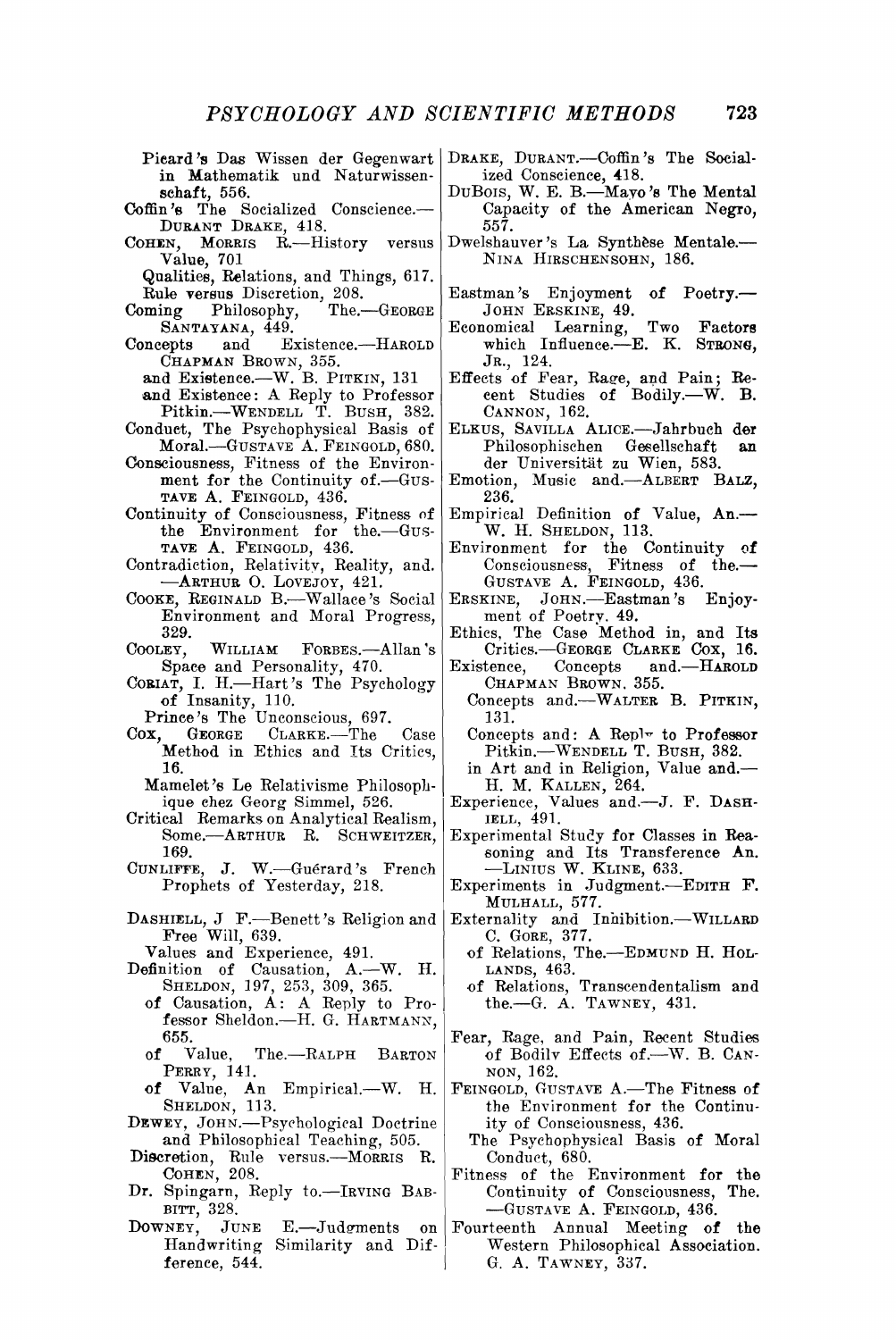- **PRANZ, SHEPHERD IVORY.—Blondel's La Conscience Morbide, 669.**
- **Function and Scope of Social Philosophy.** HARRY ALLEN OVERSTREET, **533.**
- Gemelli's Il Metodo degli Equivalenti. **— F. M. URBAN , 553.**
- **Good, The Highest.—NORBERT WIENER, 512.**
- GORDON, KATE.-Limentani's I Presup**posti Formali della Indagine Etica, 719.**
- **GORE, WILLARD C.—Externality and Inhibition, 377.** 
	- **Schiller's Humanism, 137.**
- **Green's and Loveday's An Introduction to Psychology.—^W. B. PILLS - BURY, 222.**
- **Guerard's French Prophets of Yesterday.—J. W. CUNLIFFE, 218.**
- **Hackforth's The Authorshio of the Platonic Epistles.—^W. A. HEIDEL, 304.**
- **Hadamard's Langevin's, Boutroux's, Volterra's Henri Poincar6.—HAR-**OLD CHAPMAN BROWN, 474.
- HAGGERTY, M. E.-The Twenty-second **Annual Meeting of the American Psychological Association, 85.**
- **Haldane's and Boss's The Philosophical Works of Descartes.—LINA KAHN , 189.**
- **Handwriting Similarity and Difference, Judgments on.—JUNE E . DOWNEY , 544.**
- **HARTMANN , H . G.—A Definition of Causation: A Reply to Professor Sheldon, 655.**
- **Are Realism and Relativity Incompatible, 600.**
- **Hart's The Psychology of Insanity.— I. H. CORIAT, 110.**
- Schopenhauer's Erkenntnis**lehre als System einer Gemeinschaft des Rationalen und Irrationalen.—J. GIBSON HUME , 716.**
- **HEIDEL, W. A.—Hackforth'S The Authorship of the Platonic Epistles, 304.**
- **Samter's Die Religion der Griechen, 669.**
- **HERNEST N.**—Lovejov's **Bergson and Romantic Evolutionism, 667.** 
	- **Mitchell's Studies in Bergson's Philosophy, 667.**
- **Henri Poincar^, The Work of.—HAROLD**  CHAPMAN BROWN, 225.
- **Highest Good, The.—NORBERT WIENER, 512.**
- **HIRSCHENSOHN , NINA.—^Dwelshauver's**  La Synthèse Mentale, 186.
	- **Vorlander's Immanuel Kant's Leben, 248.**
- versus Value.—MORRIS R. **COHEN , 701.**
- **Hocking, Professor Wilm in Reply to Professor, 55.**
- HOLLANDS, EDMUND H.-The External**ity of Relations, 463.**
- **HOLLINGWORTH, H . L.—New York Branch of the American Psychological Association, 290, 408.**
- **Yerke's and Laltue's Outline of a Study of the Self, 361.**
- **Hollingworth's Advertising and Selling.—^WALTER DILL SCOTT, 249.**
- **HUME , J . GIBSON.—Hasse's Schopenhauer's Erkenntnislehre als Sysetem einer Gemeinschaft des Bationalen und Irrationalen, 716.**
- Idealism and Realism, Miss Calkins on. **— J . E . TURNER, 46.**
- **Idealist to Realist, Once More: A Reply.—MARY WHITON CALKINS , 297.**
- **Ideo-Motor Action.—H. B. REED, 477. Theory, Professor Thorndike on the. — W . P. MONTAGUE, 627. Immanuel Kant's Werke.—GtJNTHER**
- **JACOBY, 192.**
- Implications, The Matrix Algebra for. **C. I. LEWIS , 589.**
- **Inhibition, Externality and.—WILLAED C. GORE, 377.**
- Isolated Knowledge.--ADDISON W. **MOORE, 393.**
- JACOBY GÜNTHER.-Immanuel Kants **Werke, 192.**
- **Medicus's J. G. Fiehtes Werke, 305. Jahrbuch der Philosophischen Gesellschaft an der Universitat zu**
- Wien. SAVILLA ALICE ELKUS, 583. **Journals and New Books, 26, 53, 82, 111, 139, 167, 193, 222, 250, 279, 306, 334, 362, 390, 419, 444, 474, 502, 530, 558, 585, 615, 643, 670,**
- **698. Judgment, Experiments in.—EDITH F . MULHALL , 577.**
- **Judgments on Handwriting Similarity**  and Difference.-JUNE E. Dow-**NEY , 544.**
- **KAHN , LINA.—Haldane's and Ross's The Philosophical Works of Descartes, 189.**
- **KALLEN , H . M.—A^alue and Existence in Art and in Religion, 264.**
- **Kitchin's Bergson for Beginners.—**  ARTHUR MITCHELL, 642.
- **KLINE , LINIUS W.—An Experimental**  Study for Classes in Reasoning and **Its Transference, 633.**
- Isolated.—ADDISON W. **MOORE, 393.**
- **Kulpe's The Philosophy of the Present**  in Germany.--WENDELL T. BUSH, **52.**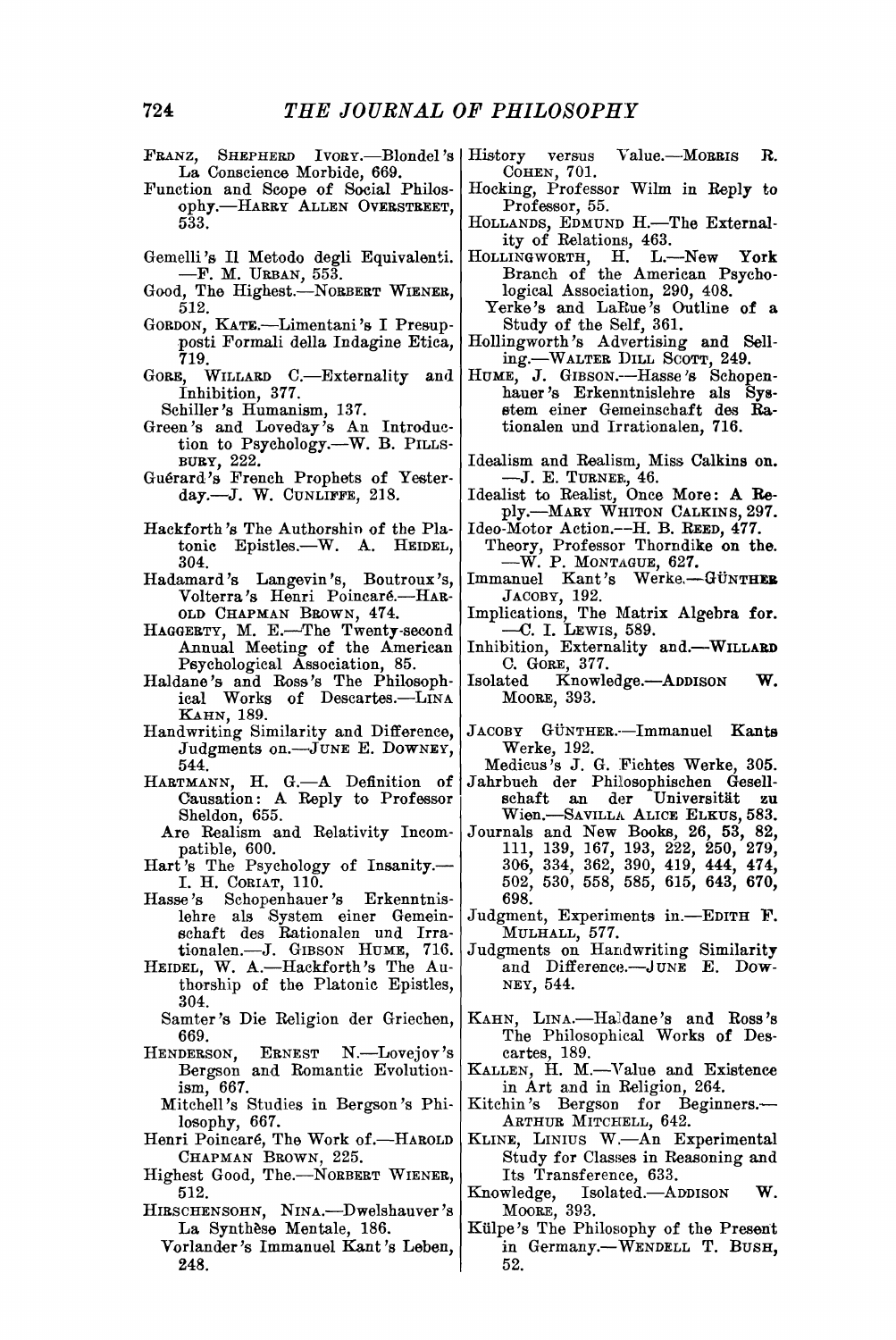- **Langevin's, Boutroux's, Volterra's, Hadamard's Henri Poincar^.—**  HAROLD CHAPMAN BROWN, 474.
- **LaRue's and Yerkes's Outline of a Study of the Self.—H. L. HOL-LINGWORTH, 361.**
- **Learning, Two Factors which Influence Economical.—E. K . STRONG, JR., 124.**
- **LeRoy's The New Philosophy of**  Henri Bergson.-HARROLD<sup></sup> CHAP-
- **M A N BROWN, 111. Letter from DR. SCHILLER, 194.**
- **from PROFESSOR MAJOR, 83.**
- **LEWIS , C. I.—The Matrix Algebra for Implications, 589.**
- **Whitehead's and Russell's Principia Mathematica, 497.**
- **Life, The Pulse of.—EDGAR A SINGER, JR., 645.**
- **Limentani's I Presupposti Formili della Indagine Etica.—KATE GOR-DON, 719.**
- LLOYD, ALFRED H.-The Power behind **the Throne, 673.**
- **Loveday's and Green's An Introduction to Psychology.—W. B. PILLSBURY, 222.**
- LOVEJOY, ARTHUR O.-Relativity, Real**ity, and Contradiction, 421.**
- **Lovejoy's Bergson and Romantic Evolution ism.—ERNEST N . HENDER-SON, 667.**
- **MacCunn's The Making of Character. —RANDOLP H S. BOURNE, 332.**
- **MACDOUGALL, ROBERT.—Myers's Study in Incidental Memory, 442. Ward's Heredity and Memory, 220.**
- **MCCLURE , M . T.—Morgan's Spencer's Philosophy of Science, 388.**
- **An Orientation to the Study of Perception, 5.**
- **MAJOR , PROFESSOR.—Letter from, 83.**
- **Mamelet's Le Relativisme Philosophiique chez Georg Simmel.—GEORGE**
- **CLARKE COX, 526. Maritain's La Philosophie Bergsoni-**
- **enne.—ARTHUR MITCHELL, 692. Matrix Algebra for Implications, The. — C . I. LEWIS , 589.**
- **Kayo's The Mental Capacity of the American Negro.—W. E. B. DU - BOIS, 557.**
- **Meaning and Purpose, Value in its Relation to.—JARED S. MOORE, 184.**
- **MECKLIN , JOH <sup>N</sup> M.—Michels's Probleme der Sozialphilosophie, 276.**
- **Mecklin, The Case of Professor: Report of the Committee of Inquiry of the American Philosophical Association and the American Psychological Association, 67**
- **Medicus's J . G. Fiehtes Werke.— GtJNTHER JACOBY, 305.**
- **MELVILLE , NORBERT JOHN.—Bechte-**

**rew's La Psychologic Objective, 357.** 

- **Michels's Probleme der Sozialphilo**sophie.--JOHN M. MECKLIN, 276.
- **Miss Calkins on Idealism and Realism. — J . E . TURNER, 46.**
- **MITCHELL, ARTHUR.—Kitchin's Bergson for Beginners, 642.** 
	- **Maritain's La Philosophie Bergsonienne, 692.**
- **Mitchell's Studies in Bergson's Phi**losophy.-ERNEST N. HENDERSON. **667.**
- **Modern Spirit and Dr. Spingarn, The. —IRVING BABBITT, 215.**
- **MONROE, WILL S.—Wilson's G. Stanley Hall, 529.**
- **MONTAGUE, W. P.—Professor Thorndike's Attack on the Ideo-Motor Theory, 627. Montague's Classification of Values.—**
- **JARED S. MOORE, 352.**
- **MOORE, ADDISON W.—Isolated Knowledge, 393.**
- **MOORE, JARED S.—Montague's Classification of Values, 352. System of Transcendental Values,** 
	- **The, 244.**
	- **Value in its Relation to Meaning and Purpose, 184.**
- **Moral Conduct, The Psychophysical Basis of.—GUSTAVE A . FEINGOLD, 680.**
- **Morgan's Spencer's Philosophy of Science.—M. T. MCCLURE, 388.**
- **Motion, The Perception of.—HARTLE <sup>Y</sup> B. ALEXANDER , 281.**
- **MULHALL , EDITH F.—Experiments in Judgment, 577.**
- **Murray's Pragmatism.—JOHN PICKETT TURNER, 24.**
- **Music and Emotion.—ALBERT BALZ , 236.**
- **Myers's A Study in Incidental Memory. ROBERT MACDOUGALL, 442.**
- **New York Branch of the American Psychological Association.—H. L. HOLLINGWORTH, 290, 408.**
- **NEWLIN , WILLIAM J.—Caldwell's Pragmatism and Idealism, 385.**
- **Notes and News, 27, 55, 83, 112, 140, 168, 194, 224, 251, 280, 307, 336, 363, 392, 420, 445, 475, 504, 532, 560, 587, 616, 644, 671, 699, 720.**
- **Orientation to the Study of Perception, An.—M. T. MCCLURE, 5.**
- **OVERSTREET, HARRY ALLEN.—The Function and Scope of Social Philosophy, 533.**
- **Pain, Recent Studies of Bodily Effects of Fear, Rage, and.—W. B. CAN - NON, 162.**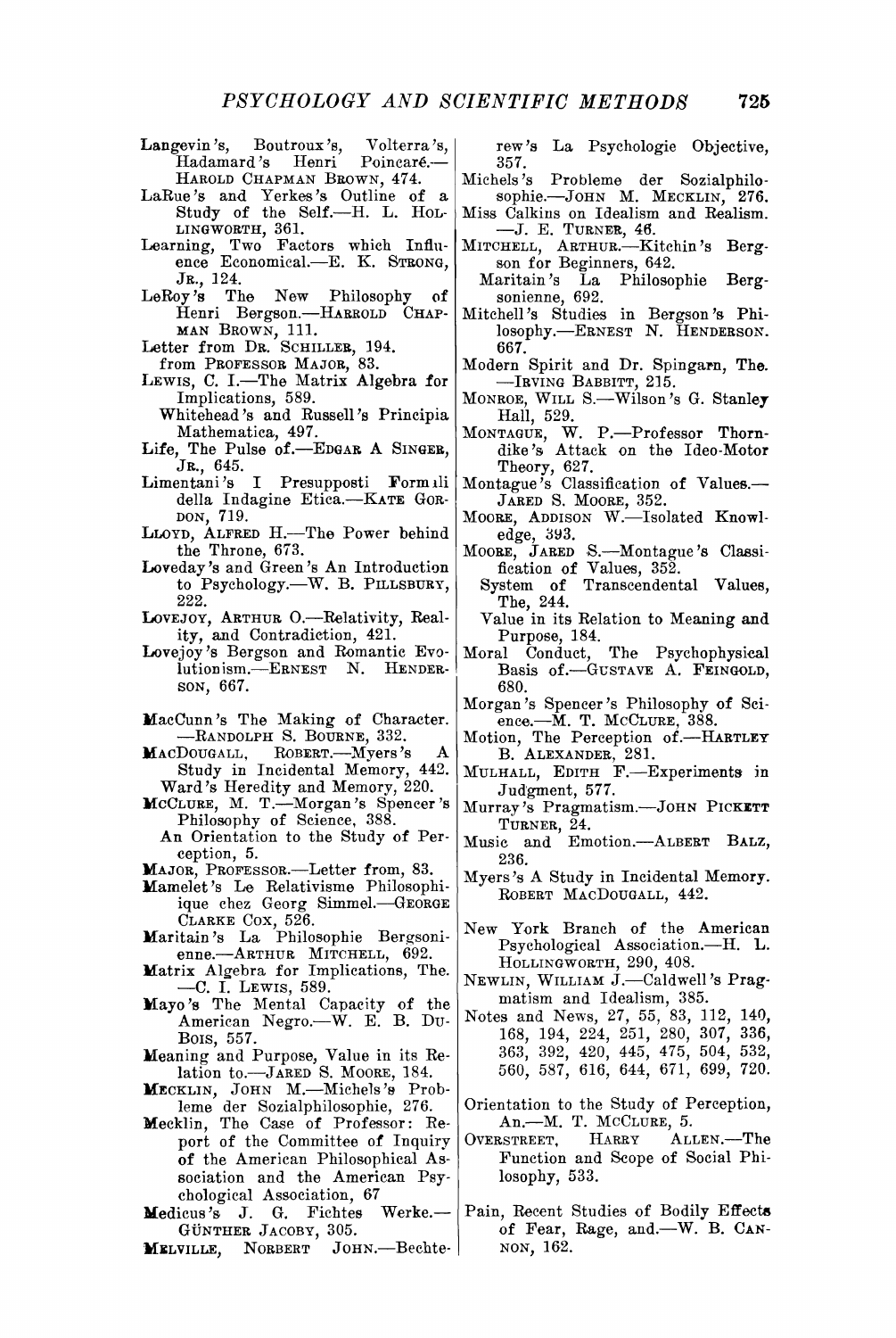- **Papini's Sul Pragmatismo.—FELICIU VEXLER , 415.**
- **Perception.—ISAAC AARONSON, 37.** 
	- **of Motion, The.—HARTLEY B. ALEX - ANDER, 281. Orientation to the Study of. An.—**
	- **M. T. MCCLURE, 5.**
- PERRY, RALPH BARTON.—Definition of **Value, The, 141.**
- **Renouvier's Essais de Critique G6n-6rale, 387.**
- **Philosophical Association, The Fourteenth Annual Meeting of the Western.—G. A. TAWNEY , 337. Association, The Thirteenth Annual** 
	- **Meeting of the American.—HAROLD**  CHAPMAN BROWN, 57.
	- Teaching, Psychological Doctrine **and.—JOHN DEWEY , 505.**
- **Philosophy and Social Attitudes.—JOHN PICKETT TURNER, 687.** 
	- **The Coming.—GEORGE SANTAYANA , 449.**
	- **The Function and Scope of Social.—**  HARRY ALLEN OVERSTREET, 533.
- **Picard's Das Wissen der Gegenwart in Mathematik und Naturwissen-schaft.—CHARLES W. COBB, 556.**
- **PILLSBURY, W. B. Loveday's and Green's An Introduction to Psychology, 222.**
- PITKIN, WALTER B. Concepts and Ex**istence, 131.** 
	- **Proceedings of the Aristotelian Society, 298.**
	- **Rejoinder to Professor Bush, 383.**
	- **Time and Pure Activity, 521.**
- Pitkin, A Reply to Professor. Concepts **and Existence.—^WENDELL T. BUSH , 382.**
- Poincaré, The Work of Henri.-HAR-OLD CHAPMAN BROWN, 225.
- Poincaré's Dernières Pensées.-HAR-OLD CHAPMAN BROWN, 443.
- Foundations of Science, The.--HAR-<br>
OLD CHAPMAN BROWN, 333.
- **Potentiality, Value and.—HAROLD CHAP-MAN BROWN, 29.**
- **Power behind the Throne, The.—AL-FRED H. LLOYD , 673.**
- **Prince's The Unconscious.—ISADOR H. CORIAT, 697.**
- **Prize in Psychophysics, 27.**
- **Proceedings of the Aristotelian Society. —WALTE R B. PITKIN, 298.**
- **Professor Babbitt, The Ancient Spirit and.—J. E. SPINGARN, 326.** 
	- Pitkin, A Reply to. Concepts and Existence.—WENDELL T. BUSH,  $Existence.$ *WENDELL* **382.**
	- **Sharp's Conference Paper, Report of, 644.**
	- **Thorndike's Attack on the Ideo-Motor Theory.—^W P. Montague, 627.**

**Wilm in Reply to Professor Hocking, 55.** 

- **Psychological Association, New York Branch of the American.—H. L. 'HOLLINGWORTH,, 290, 408.** 
	- **Twenty-second Annual Meeting of the.—M. E . HAGGERTY, 85.**
	- **Doctrine and Philosophical Teaching. —JOH N DEWEY , 505.**
- **Psychophysical Basis of Moral Con**duct.-GUSTAVE A. FEINGOLD, 680.
- **Psychophysics, Prize in, 27.**
- **Pulse of Life, The.—EDGAR A . SINGER, JR., 645.**
- **Pure Activity,** *Time* **and.—WALTER B. PITKIN, '521.**
- **Purpose, Value in Its Relation to Meaning and.—JARED S. MOORE, 184.**
- **Qilalities, Relations, and Things.—MOR-RIS R. COHEN, 617.**
- **Rage, and Pain, Recent Studies of Bodily Effects of Fear.—W. B. CAN - NON, 162,**
- Realism and Relativity Incompatible, Are?-H. G. HARTMANN, 600.
- **Miss Calkins on Idealism and.—J. E . TURNER, 46.**
- **Some Critical Remarks on Analytical. —^ARTHUR R. SCHWEITZER, 169.**
- **Realist, Idealist to, Once More: A Reply.—MARY WHITON CALKINS , 297.**
- Reality, and Contradiction, Relativity.<br>
—ARTHUR O. LOVEJOY, 421.<br>
Reasoning and Its Transference, An
- **Experimental Study for Classes in. —LINIU S W. KLINE , 633.**
- **Recent Studies of Bodily Effects of Fear, Rage, and Pain.—W. B. CANNON, 162.**
- **REED, H . B.—Ideo Motor Action, 477.**
- **Regulation in Behavior.—STEVENSON SMITH, 320.**
- **Rejoinder to Professor Bush.—^WALTER B. PITKIN , 383,,**
- **Relations, The Externality of.—ED-MUN D H . HOLLA.NDS, 463.** 
	- **and Things, Qualities.—MORRIS R. COHEN , 617.**
	- **Transcendentalism and the Externality of.—G. A . TAWNEY , 431.**
- **Relativism.—NORBERT WIENER, 561.**
- **Relativity Incompatible, Are Realism and?—H. G. HARTMANN , 600.**
- **Reality, and Contradiction.—ARTHUR O.** LOVEJOY, 421.
- **Religion, Value and Existence in Art and in.—H. M. KALLEN , 264.**
- **Remarks on Analylical Realism, Some Critical.—ARTHUR R. SCHWEITZER, 169.**
- **Renouvier's Essais de Critique G6n6rale.—RALPH BARTON PERRY, 387.**
- **Reply, A. Idealist to Realist, Once**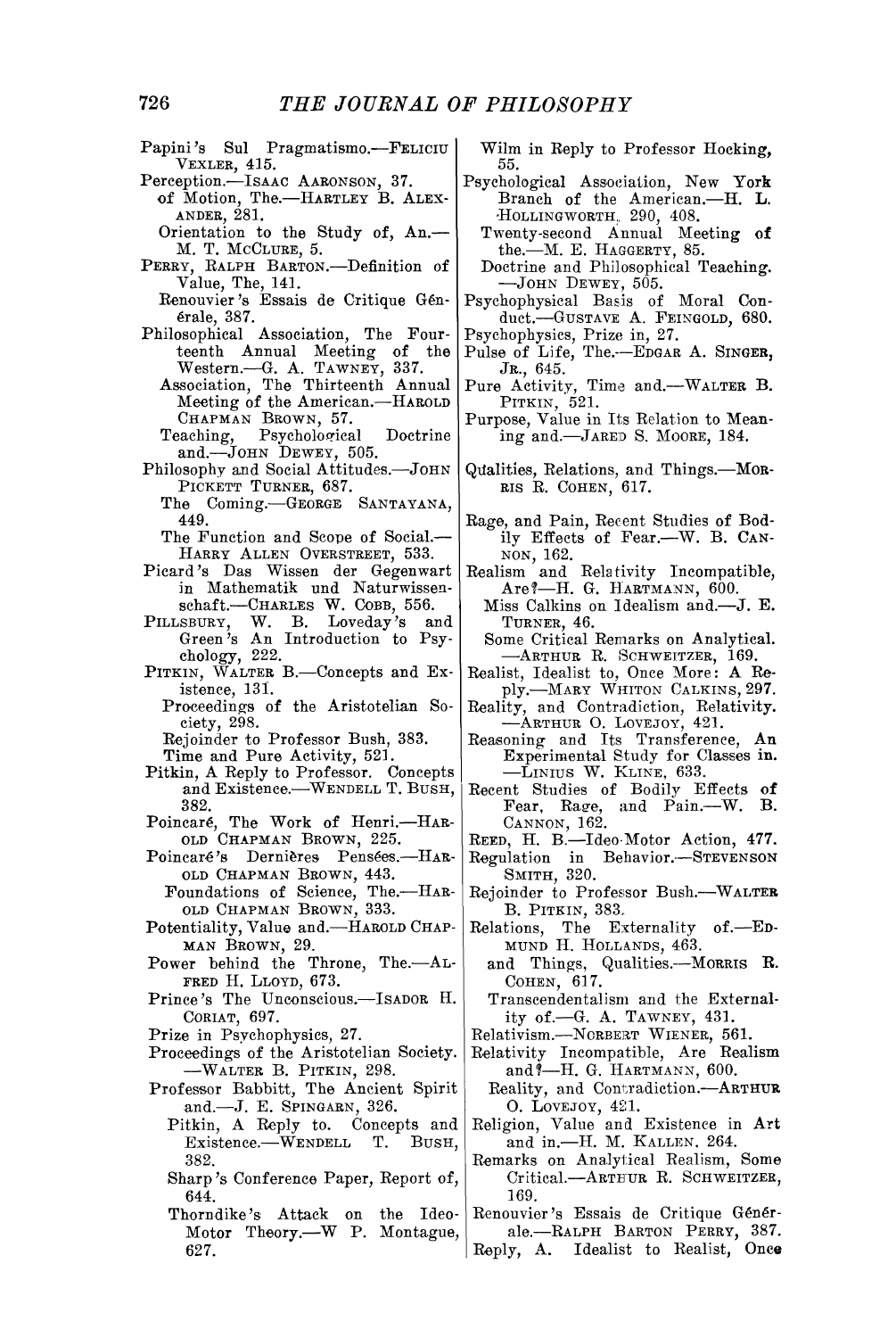**More.—MARY WHITON CALKINS, 297.** 

- **to Dr. Spingarn.—IRVING BABBITT, 328.**
- **to Professor Hocking, PROFESSOR WIL M in, 55.**
- **to Professor Pitkin. Concepts and Existence.—WENDELL T. BUSH , 382.**
- **to Professor Sheldon. A Definition of Causation.—H. G. HARTMANN , 655.**
- **Report of the Committee of Inquiry of the American Philosophical Association and the American Psychological Association: The Case of Professor Mecklin, 67.** 
	- **of Professor Sharp's Conference Paper, 644.**
- **Ross's and Haldane's The Philosophical Works of Descartes.—LINA KAHN , 189.**
- **Royce's The Problem of Christianity.**   $-WILLIAM$  ADAMS BROWN, 608.
- **Rule** *versus* **Discretion.—MORRIS R. COHEN , 208.**
- **Russell's and Whitehead's Principia Mathematica.—C. 1. LEWIS , 497.**
- **Samter's Die Religion der Griechen.— W. A . HEIDEL, 669.**
- **SANTAYANA , GEORGE.—The Coming**  Philosophy, 449.<br> **Schiller's** Humanis
- Humanism.—WILLARD C. **GORE, 137.**
- **SCHILLER, DR., Letter from, 194.**
- **SCHMIDT, KARL.—Shearman's The Scope of Formal Logic, 165.**
- SCHWEITZER, ARTHUR R.-Some Critical **Remarks on Analytical Realism, 169.**
- **Scope of Social Philosophy, The Func**tion and.-HARRY<sup>-</sup> ALLEN OVER-**STREET, 533.**
- SCOTT, WALTER DILL.—Hollingworth's **Advertising and Selling, 249.**
- **Sharp's Conference Paper, Report of Professor, 644.**
- **Shearman's The Scope of Formal Logic.—KARL SCHMIDT, 165.**
- **SHELDON, W, H.— A Definition of Causation, 197, 253, 309, 365.**
- **An Empirical Definition of Value, 113. Sheldon, Professor, A Reply to: A Defi-**
- **nition of Causation.—H. G. HART-MANN , 655.**
- **SINGER, EDGAR A. , JR.—The Pulse of Life, 645.**
- **SMITH , STEVENSON.—Regulation in Behavior, 320.**
- **Social Attitudes, Philosophy and.— JOH N PICKETT TURNER, 687.** 
	- **Philosophy, The Function and Scope of.** HARRY ALLEN OVERSTREET, **533.**
- **Some Critical Remarks on Analytical**

**Realism.—ARTHUR R. SCHWEITZER, 169.** 

- **SPINGARN, J . E.—The Ancient Spirit and Professor Babbitt, 326.**
- **Spingarn, The Modern Spirit and Dr.— IRVING BABBITT, 215.**
- **Reply to Dr.—IRVING BABBITT, 328. Stewart's Questions of the Day in Phi-**
- losophy and Psychology. John PICKETT TURNER, 134. **STRONG, E . K. , JR.—Two Factors which**
- **Influence Economical Learning, 124. Studies of Bodily Effects of Fear, Rage,**
- **and Pain, Recent.—W. B. CANNON, 162.**
- **Study of Perception, An Orientation to the.—M. T. MCCLURE, 5. System of Transcendental Values, The.**
- **—JARE D S. MOORE, 244.**
- **TAWNEY , G. A.—The Fourteenth Annual Meeting of the Western Philosophical Association, 337.**
- **Transcendentalism and the Externality of Relations, 431.**
- **Things, Qualities, Relations, and.—**
- **MORRIS R. COHEN, 617. Thirteenth Annual Meeting of the**  American Philosophical Associa-<br>tion, The.---HAROLD CHAPMAN  $The. — HAROLD$ **BROWN, 57.**
- THORNDIKE, E. L.-Wood's The In**fluence of Monarchs, 81.**
- **Thorndike's Attack on the Ideo-Motor Theory, Professor.—W. P. MON-TAGUE, 627. Time and Pure Activity.—WALTER B.**
- **PITKIN, 521.**
- **Transcendental Values, The System of. —JARE D S. MOORE, 244.**
- **Transcendentalism and the Externality of Relations.—G. A. TAWNEY , 431.**
- **TURNER, J . E.—Miss Calkins on Ideal-**
- ism and Realism, 46.<br>TURNER, JOHN PICKE<sup>®</sup> PICKETT.—Murray's **Pragmatism, 24.**
- **Philosophy and Social Attitudes, 687. Stewart's Questions of the Day in Philosophy and Psychology, 134.**
- **TURNER, WILLIAM.—Wicksteed's Dante and Aquinas, 278.**
- **Twenty-second Annual Meeting of the American Psychological Association.—M. E. HAGGERTY, 85.**
- **Two Factors which Influence Economical Learning.—E. K . STRONG, JR., 124.**
- **URBAN, F . M.—Gemelli's H Metodo degli Equivalenti, 553.**
- **Value and Existence in Art and in Religion.—H. M. KALLEN , 264.** 
	- and Potentiality.-HAROLD CHAPMAN **BROWN, 29.**